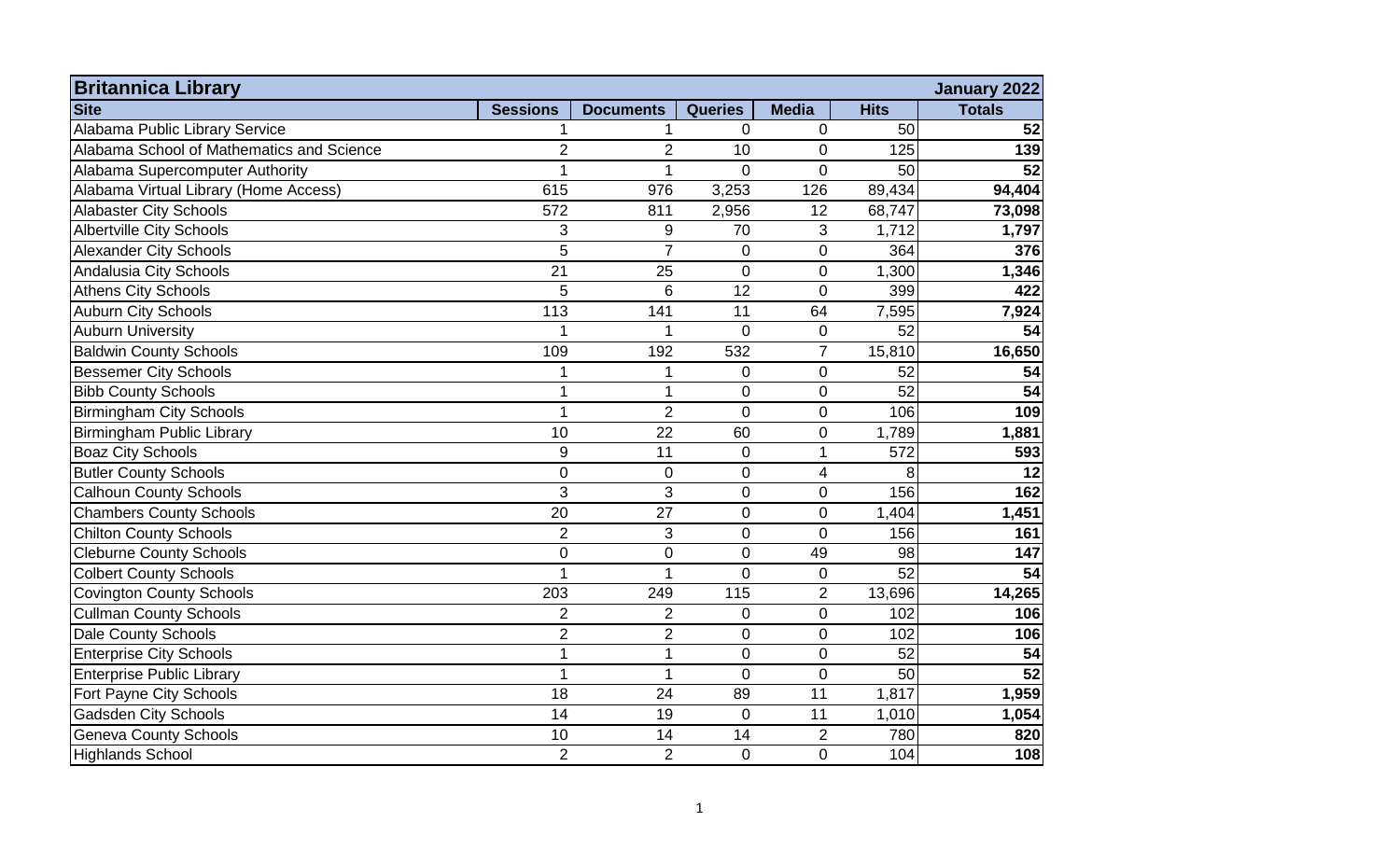| <b>Site</b>                           | <b>Sessions</b> | <b>Documents</b> | <b>Queries</b>           | <b>Media</b>    | <b>Hits</b>    | <b>Totals</b>   |
|---------------------------------------|-----------------|------------------|--------------------------|-----------------|----------------|-----------------|
| <b>Homewood City Schools</b>          | 6               | 6                | 8                        | $\Omega$        | 334            | 354             |
| <b>Hoover City Schools</b>            | 80              | 119              | $\overline{0}$           | 21              | 6,230          | 6,450           |
| Huntingdon College                    |                 | 1                | $\overline{0}$           | $\overline{0}$  | 52             | 54              |
| <b>Huntsville City Schools</b>        | 39              | 59               | 39                       | $\overline{70}$ | 4,717          | 4,924           |
| Jacksonville State University         | 3               | 1                | $\overline{2}$           | $\pmb{0}$       | 152            | 158             |
| Jefferson County Library Cooperative  | 9               | 13               | $\overline{0}$           | $\overline{0}$  | 676            | 698             |
| Jefferson County Schools              | 46              | 79               | 29                       | 14              | 5,461          | 5,629           |
| <b>Lauderdale County Schools</b>      | $\overline{21}$ | 25               | 108                      | $\mathbf 0$     | 2,265          | 2,419           |
| Lee County Schools                    | 23              | 45               | $\overline{0}$           | 1               | 2,292          | 2,361           |
| <b>Limestone County Schools</b>       | $\overline{2}$  | $\overline{2}$   | 24                       | $\mathbf 0$     | 286            | 314             |
| <b>Madison City Schools</b>           | $\overline{2}$  | $\overline{2}$   | 0                        | 1               | 106            | 111             |
| <b>Marion County Schools</b>          | 12              | 12               | $\overline{0}$           | $\mathbf{1}$    | 677            | 702             |
| <b>Mobile County Schools</b>          | 51              | 91               | $\overline{0}$           | 63              | 4,858          | 5,063           |
| Montgomery City-County Public Library | $\overline{2}$  | 4                | 82                       | 0               | 1,167          | 1,255           |
| <b>Montgomery County Schools</b>      | 6               | $\,6$            | $\boldsymbol{0}$         | $\pmb{0}$       | 210            | 222             |
| <b>Morgan County Schools</b>          | $\overline{2}$  | $\overline{2}$   | $\overline{\mathcal{A}}$ | 0               | 189            | 197             |
| <b>Ozark City Schools</b>             | $\overline{1}$  | 1                | $\mathbf 0$              | $\mathbf 0$     | 52             | 54              |
| Pelham City School System             | 4               | 6                | $\mathbf 0$              | 0               | 312            | 322             |
| Pell City Schools                     | $\overline{2}$  | $\overline{2}$   | $\overline{0}$           | $\overline{4}$  | 112            | 120             |
| <b>Piedmont City School District</b>  | 1               | $\mathbf{1}$     | $\mathbf 0$              | $\mathbf 0$     | 52             | 54              |
| <b>Pike Road City Schools</b>         | 33              | 36               | $\mathbf 0$              | 18              | 1,904          | 1,991           |
| <b>Randolph County Schools</b>        | 3               | 3                | $\Omega$                 | $\mathbf 0$     | 156            | 162             |
| <b>Roanoke City Schools</b>           | 15              | 17               | $\overline{0}$           | $\overline{0}$  | 884            | 916             |
| <b>Samford University</b>             |                 | 1                | $\mathbf 0$              | $\mathbf 0$     | 52             | 54              |
| <b>Saraland City Schools</b>          | $\overline{0}$  | $\pmb{0}$        | $\mathbf 0$              | $\mathbf{1}$    | $\overline{2}$ |                 |
| Satsuma City Schools                  | 1               | 1                | $\mathbf 0$              | 0               | 52             | 54              |
| <b>Shelby County Schools</b>          | 70              | 79               | $\mathbf 0$              | $\overline{2}$  | 4,112          | 4,263           |
| St. Clair County Schools              | $9\,$           | 24               | $\mathbf 0$              | 10              | 1,290          | 1,333           |
| <b>Sumter County Schools</b>          | 3               | 3                | $\overline{0}$           | 1               | 158            | 165             |
| <b>Talladega County Schools</b>       | $\overline{2}$  | $\overline{2}$   | $\mathbf 0$              | $\mathbf 0$     | 104            | 108             |
| <b>Trusseville City Schools</b>       | $\overline{2}$  | $\overline{2}$   | $\mathbf 0$              | $\mathbf 0$     | 104            | 108             |
| <b>Tuscaloosa County Schools</b>      | 7               | 6                | 10                       | $\overline{2}$  | 334            | 359             |
| University of Alabama                 | $\mathbf 1$     | $\mathbf{1}$     | $\mathbf 0$              | $\mathbf 0$     | 50             | $\overline{52}$ |